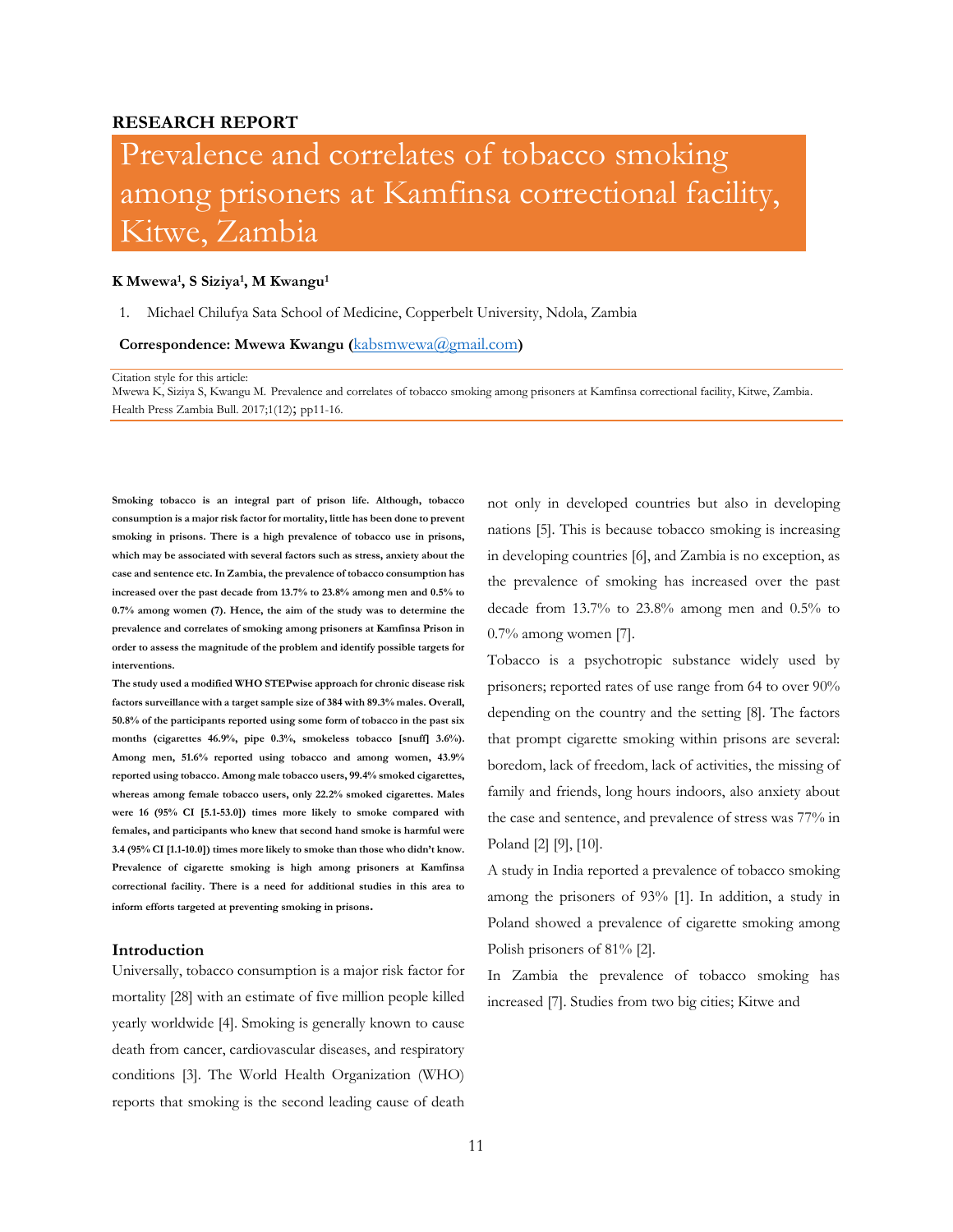## **Table 1 Distribution of age by gender for the sampled population**

| Factor    |       | Total n $(\%)$ | Male n $(\%$ | Female n $(\%)$ | P Value |  |
|-----------|-------|----------------|--------------|-----------------|---------|--|
|           |       |                |              |                 |         |  |
|           |       |                |              |                 |         |  |
| Age (yrs) | $30$  | 136(35.5)      | 119(34.8)    | 17(41.5)        | 0.40    |  |
|           | $30+$ | 247 (64.5)     | 223(65.2)    | 24(58.5)        |         |  |
|           |       |                |              |                 |         |  |

**Table 2 Tobacco use stratified by gender**

| Factor      | Total         | Male       | Female   | P values |
|-------------|---------------|------------|----------|----------|
|             | $n(^{0}_{0})$ | $n$ (%)    | $n$ (%)  |          |
| Tobacco Use |               |            |          | 0.35     |
| Yes         | 195(50.8)     | 177 (51.6) | 18(43.9) |          |
|             |               |            |          |          |
| No          | 189 (49.2)    | 166 (48.4) | 23(56.1) |          |
|             |               |            |          |          |

## **Table 3 Attitudes towards tobacco use among the sampled population**

| Factor        |                        | Total n $(\%)$ | Male n $(\%)$ | Female n $(\% )$ | P Value |
|---------------|------------------------|----------------|---------------|------------------|---------|
|               |                        |                |               |                  |         |
|               |                        |                |               |                  |         |
| Worries       | Yes                    | 106(54.6)      | 97(55.1)      | 9(50.0)          | 0.81    |
|               | $\mathbf{N}\mathbf{o}$ | 88(45.4)       | 79(44.9)      | 9(50.0)          |         |
| Relax         | Yes                    | 105(53.8)      | 97(54.8)      | 8(44.4)          | 0.40    |
|               | $\mathbf{N}\mathbf{o}$ | 90(46.2)       | 80(45.2)      | 10(55.6)         |         |
| <b>Stress</b> | Yes                    | 126(64.9)      | 120(68.2)     | 6(33.3)          | 0.003   |
|               | No                     | 68(35.1)       | 56(31.8)      | 12(66.7)         |         |
| Enjoyable     | Yes                    | 122(62.6)      | 112(63.3)     | 10(55.6)         | 0.52    |
|               | No                     | 73(37.4)       | 65(36.7)      | 8(44.4)          |         |
| Tough         | Yes                    | 72(36.9)       | 66(37.3)      | 6(33.3)          | 0.74    |
|               | <b>No</b>              | 123(63.1)      | 111(62.7)     | 12(66.7)         |         |

## **Table 4 Frequency of cigarette smoking**

| Factor                         | Frequency           |               |  |  |
|--------------------------------|---------------------|---------------|--|--|
| <b>Cigarette Smoking index</b> | 10 or fewer         | 71.3%         |  |  |
|                                | $11$ to $20$        | $15.5\%$      |  |  |
|                                | $21$ to $30$        | $7.2\%$       |  |  |
|                                | 31 or more          | $6.1\%$       |  |  |
|                                | 31 or more          | 2.9           |  |  |
| When started smoking           | Before imprisonment | $169(86.7\%)$ |  |  |
|                                | After imprisonment  | $26(13.3\%)$  |  |  |
| How often smoked               | Rarely              | $23(11.8\%)$  |  |  |
|                                | Occasionally        | $39(20.0\%)$  |  |  |
|                                | Daily               | $133(68.2\%)$ |  |  |
| Smoking inside the cell        | Yes                 | $9(4.6\%)$    |  |  |
|                                | $\rm No$            | 185(94.9%)    |  |  |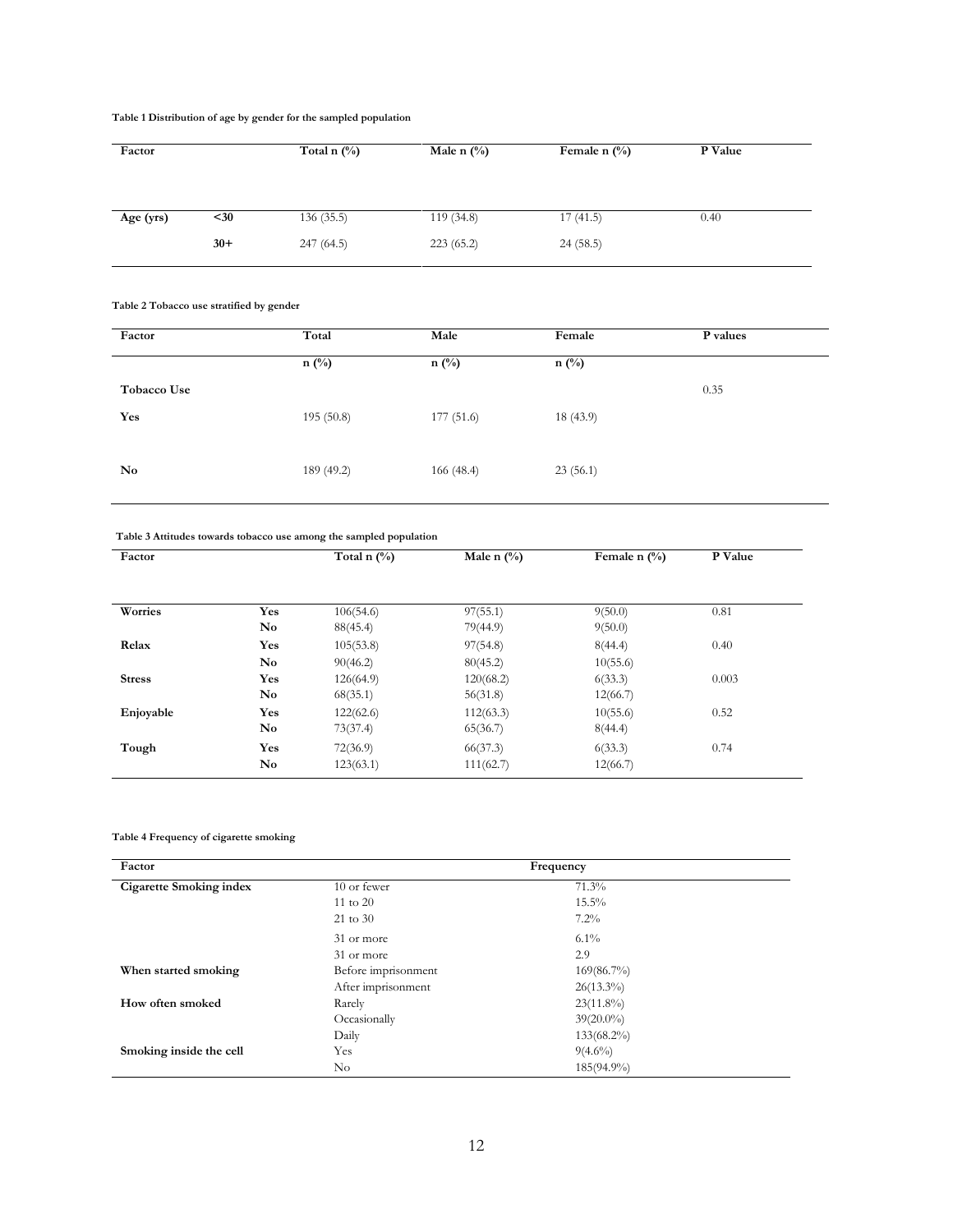Lusaka, have shown an increase in tobacco smoking, with Kitwe city having a prevalence of 8.7% overall (18.1% among males and 1.8% among females), and with the capital with an overall prevalence of 6.8% (17.5% among males and 1.5% among females) [11]. These findings were in the general population, but there is also a need to conduct similar studies in prisons because the worldwide findings on tobacco smoking are that prevalence rates are higher among prisoners than the general population and are increasing [8, 12]. This is because prisoners use tobacco due to its biological effects such as feelings of well-being and reduced anxiety, depression, and stress [13]. But the continual use of tobacco by prisoners has been reported to contribute to violence, antisocial personality disorder, psychotic illness [14] and increased effects of licit and illicit drug use [15]. This may disturb the prison atmosphere. Hence, tobacco use is contrary to the motto of the Zambian prisons, "Correction to service" i.e., to provide quality correctional services.

Zambia has a population of 13 884 000, and the prevalence of tobacco use among male youths is 24.9%, female youths 25.8, and among adult males 24.3% and adult females 1.8% [17]. Zambia has listed public places with smoke-free legislation and nothing is said about prison areas. Yet, in May 2008, Zambia issued statutory Instrument #39, 2008 [18], making all public places smoke-free, "public place" means any building, premises, conveyance or other place to which the public has access. "Many jurisdictions worldwide have implemented smoke-free laws that apply to indoor public places and workplaces", [5]. However, prisons are often exempt. "Prisons are public places, workplaces both for prisoners and prison staff and homes of the inmates". Therefore, all smoke-free policies and action taken to lessen the exposure to environmental tobacco smoke should also take these areas into account, [16].

Prisoners need good public health as much as the general population needs it. Good prison health is good public health [19].

| Factor               |                        | Tobacco smoking |              |            | P Value |
|----------------------|------------------------|-----------------|--------------|------------|---------|
|                      |                        | Total n $(\%)$  | YES n $(\%)$ | $NO n$ (%) |         |
| <b>Sex</b>           | Male                   | 343(89.3)       | 176(97.8)    | 167(81.9)  | < 0.01  |
|                      | Female                 | 41(10.7)        | 4(2.2)       | 37(18.1)   |         |
| Age (years)          | $30$                   | 136(35.5)       | 71(39.4)     | 65(32.0)   | 0.13    |
|                      | $30+$                  | 247(64.5)       | 109(60.6)    | 138(68.0)  |         |
| Worries              | Yes                    | 106(54.6)       | 99(55.3)     | 7(46.7)    | 0.52    |
|                      | <b>No</b>              | 88(45.4)        | 80(44.7)     | 8(53.3)    |         |
| Relax                | Ye                     | 105(53.8)       | 100(55.6)    | 5(33.3)    | 0.10    |
|                      | <b>No</b>              | 90(46.2)        | 80(44.4)     | 10(66.7)   |         |
| <b>Stress</b>        | <b>Yes</b>             | 126(64.9)       | 122(68.2)    | 4(26.7)    | < 0.01  |
|                      | No                     | 68(35.1)        | 57(31.8)     | 11(73.3)   |         |
| Enjoyable            | Yes                    | 122(62.6)       | 115(63.9)    | 7(46.7)    | 0.19    |
|                      | $\mathbf{N}\mathbf{o}$ | 73(37.4)        | 65(36.1)     | 8(53.3)    |         |
| Knowledge of harm on | <b>Yes</b>             | 171(87.7)       | 159(88.3)    | 12(80.0)   | 0.40    |
| active smoking       | No.                    | 24(12.3)        | 21(11.7)     | 3(20.0)    |         |
| Knowledge of harm on | Yes                    | 159(81.5)       | 157(87.2)    | 2(13.3)    | < 0.01  |
| passive smoking      | <b>No</b>              | 36(18.5)        | 23(12.8)     | 13(86.7)   |         |

|  |  | Table 5 Bivariate analysis of Factors associated with tobacco smoking |  |  |
|--|--|-----------------------------------------------------------------------|--|--|
|  |  |                                                                       |  |  |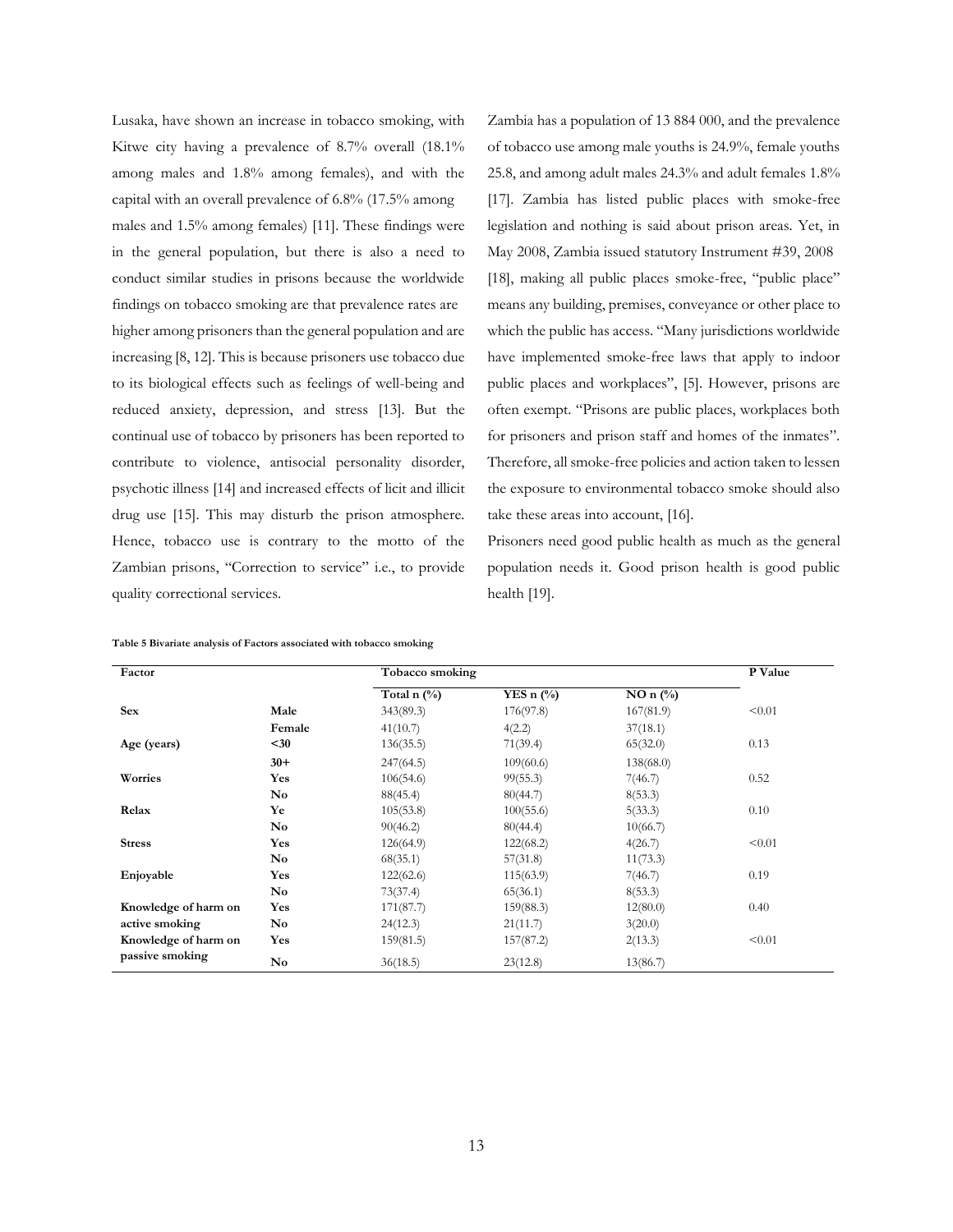Hence, the objective of the study was to determine the prevalence and correlates of tobacco smoking among prisoners at Kamfinsa State correctional facility in order to assess the magnitude of the problem and identify possible targets for interventions.

**Table 6 Factors associated with tobacco smoking. Adjusted odds ratios**

| Factor                |               | $AOR$ (95% C.I.) |
|-----------------------|---------------|------------------|
| Knowledge of harm     | Yes           | $3.4(1.1-10.0)$  |
| about passive smoking | No            |                  |
| Sex                   | Male.         | $16.4(5.6-53.0)$ |
|                       | <b>Female</b> |                  |

#### **Methods**

A cross sectional study was conducted at Kamfinsa state correctional facility. The study used a modified WHO STEPwise approach for chronic diseases risk factor surveillance [29] giving a sample size of 384 prisoners.

Kamfinsa state correctional facility was strategically picked as the site of the study because it is the largest correctional facility in Copperbelt Province having both male and female wings and inmates are from different parts of the country. A systematic sampling technique was used to select participants, as all elements had the same probability of selection. Sampling was irrespective of sex.

A structured questionnaire was used to collect data. The questionnaire was divided into the following sections: tobacco use, pattern and forms, smoking environment, source and accessibility of tobacco, attitudes towards tobacco use, and knowledge of adverse health effects. The questionnaire was self-administered under guidance of the officer in charge.

Data was entered in Epi Info version 7.0. Then the validated data were analysed using SPSS version 20. The analysis included running frequencies, cross-tabulations, bivariate analysis, and logistic regression. We also obtained adjusted odds ratios (AOR) and their 95% CIs after considering only the factors in the model that were significantly associated with the outcome in the bivariate analyses.

The research proposal was reviewed and approved by Tropical Disease Research Center Ethics Committee at Ndola Teaching Hospital. Authorization was obtained from the headquarters of Zambia prisons service in Kabwe. Only persons who consented were enrolled into the study and further information was given to participants after consenting that participating in the study was purely voluntary and participants were free to withdraw at any time without having to give an explanation. All questionnaires were strictly confidential documents. No one, except those who organized the research, was able to view the documents.

# **Results Demographics**

A total of 384 individuals participated in the survey, of which 89.3% were males. Age was not associated with gender (p=0.40) as shown in Table 1.



**Figure 1 Types of tobacco used by gender among persons reporting tobacco use**

## **Tobacco Use Prevalence**

Overall, (Table 2) 50.8% (cigarettes 46.9%, pipe 0.3%, smokeless tobacco [snuff] 3.6%) of the participants reported using some form of tobacco with no gender difference (51.6% among males, and 43.9% among females; p=0.35). Among tobacco users, current use of cigarettes was estimated at 92.3%, and 7.2% used smokeless tobacco, and 0.5% used a pipe. Males tended to smoke cigarettes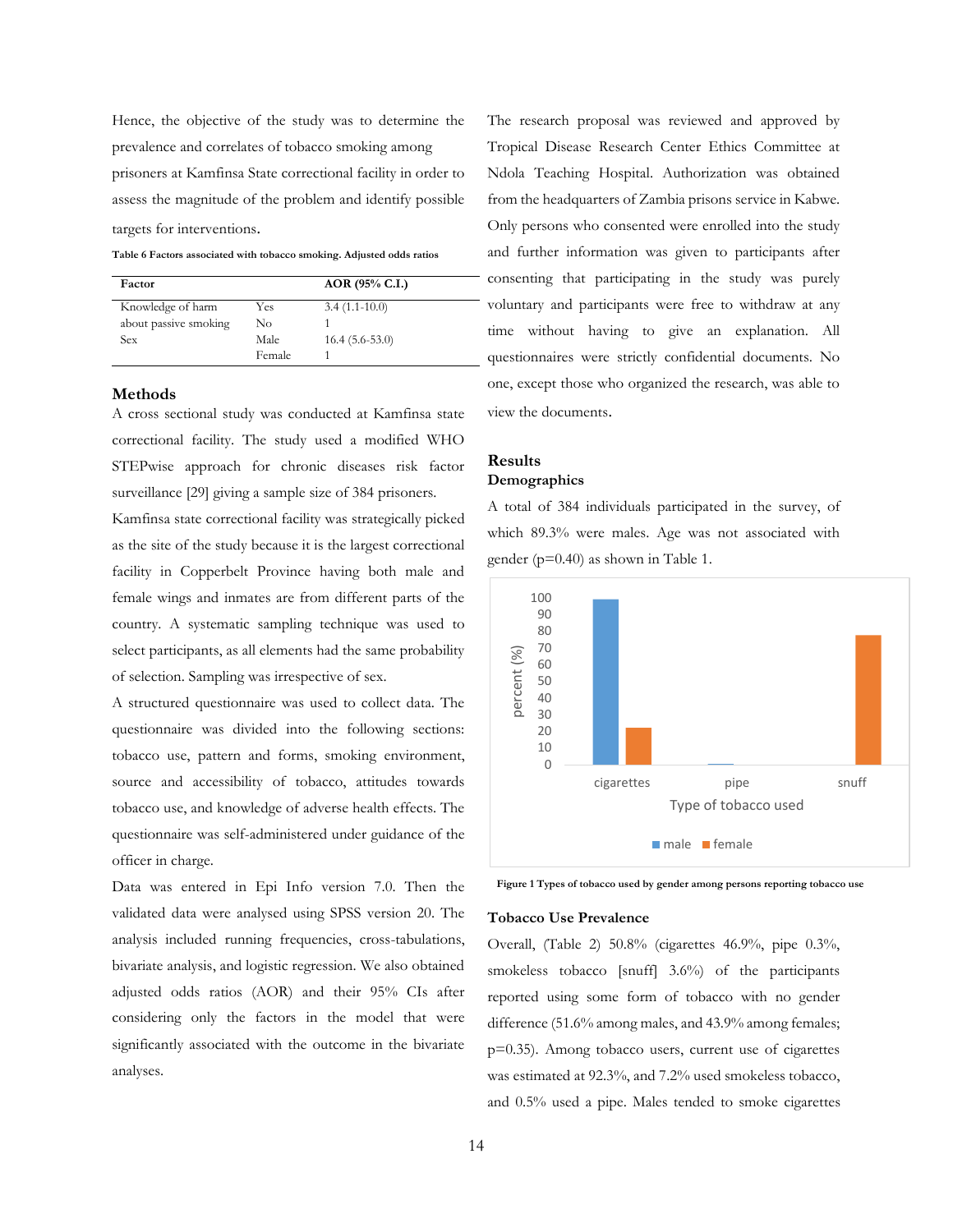while females used snuff (Figure 1). However, further analysis is based on cigarette smoking. Among those who smoked cigarettes (Table 4), most (71.3%) smoked fewer than 11 cigarettes per day; 86.7% started smoking before imprisonment; 68.2% were daily smokers, and only 4.6% smoked inside the cell.

Males and females had similar attitudes towards tobacco use (Table 3) except for stress; more males than females indicated that smokers are often stressed  $(p<0.01)$ .

In bivariate analysis (Table 5), gender, knowledge that passive smoking is harmful, and stress were significantly associated with tobacco smoking.

## **Correlates for Current Tobacco Smoking**

Independent factors associated with smoking were gender and knowledge about second hand smoking (SHS) effects (Table 6). Male respondents were 16.4 times more likely to smoke compared with female respondents. Comparing with respondents who didn't have knowledge about passive smoking, those who had knowledge were 3.4 times more likely to smoke.

## **Discussion**

We found a current smoking prevalence of 50.8% (51.6%) among males and 43.9% among females) i.e. 46.9% smoked cigarettes, 0.3% pipe and 3.6% used smokeless tobacco (snuff). Comparing our finding with those from the general population [11] that used the same WHO STEPwise approach for chronic disease risk factor surveillance, we note that our findings were higher than those from Kitwe (8.7% overall, 18.1% males, 1.8% females), and Lusaka (6.8% overall,17.5% males, 1.5% females). The findings are in conformity with the worldwide findings on tobacco smoking that the prevalence rates are higher among prisoners than the general population [8], [12].

The current study also found that the prevalence of smoking was higher among males than females. Such results have been reported in the United States [20], [21], Greece [22], France [23] and Italy [24]. Though, scanty

data are available for the prevalence of smoking among women in prisons, a study in Australian prisons reported a high prevalence of smoking among females [13]. Values are similarly high in the United Kingdom [25], and Lithuania [26]. Interestingly, our study further found that, women used much more snuff (smokeless tobacco) than cigarettes.

We also found that males were 16.4 times more likely to smoke cigarettes than females, and those who knew about the harmful effects of passive smoke were 3.4 times more likely to smoke than those who had no knowledge of SHS effects. There is a high prevalence of exposure to SHS inside prisons, which is two to four times higher or to magnitudes that tally with the proportion of non-smokers outside prison [27].

This study has several limitations. The study was done at Kamfinsa State correctional facility; hence, the results can only be generalized to the sampled population. Furthermore, the study didn't probe on why women use snuff more than cigarettes in prisons. Factors associated with women using snuff were not determined in this study. In addition, because of the small number of female respondents [41], the confidence limits for the proportions of women who used various types of tobacco products and for the proportions of women with various attitudes toward tobacco use are large.

The prevalence could have been underestimated due to the following factors. The sample selection was purposive which does not eliminate selection bias. It was noted that prisoners who were incarcerated because of trading tobacco refused to take part in the study, and these were likely to be smokers. Therefore, the prevalence of smokers could have been underestimated.

# **Conclusion**

Prevalence of tobacco use is high at Kamfinsa State correctional facility, especially among males. Considering